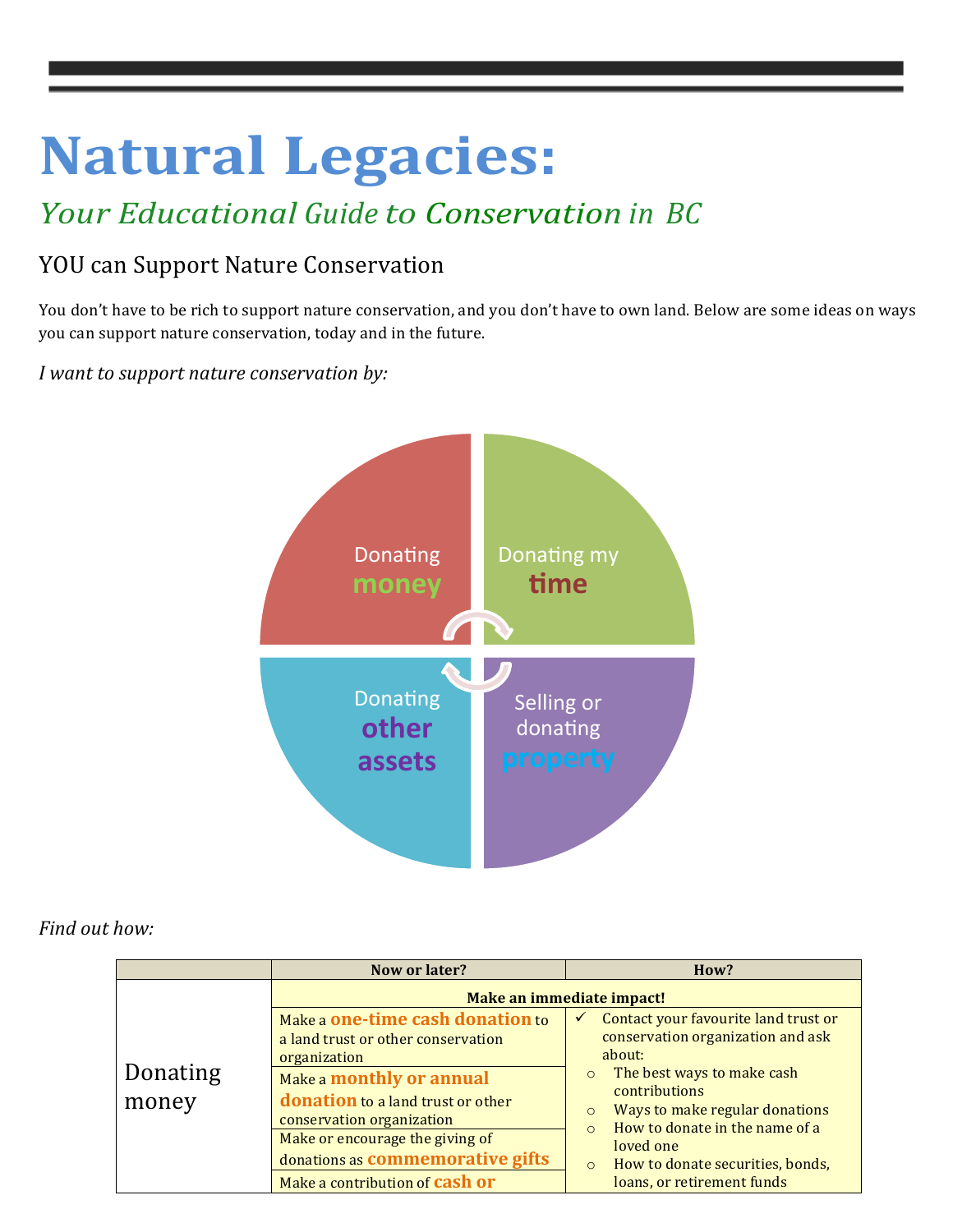|                        | Now or later?                                    | How?                                                                            |
|------------------------|--------------------------------------------------|---------------------------------------------------------------------------------|
| FIND OUT<br>ABOUT YOUR | securities through a private<br>foundation       | Don't forget to ask for a tax receipt!<br>$\checkmark$                          |
|                        | Provide an interest free loan                    |                                                                                 |
|                        | Make a gift of retirement funds                  |                                                                                 |
| <b>LOCAL LAND</b>      | during the donor's lifetime                      |                                                                                 |
| <b>TRUST AT</b>        | <b>Making a lasting impression</b>               |                                                                                 |
|                        | Leave a cash donation in a will                  | ✓<br>Read the LTABC information sheet                                           |
| HTTP://LTABC.          | Make a conservation organization a               | "Making a lasting impression"                                                   |
| CA/MEMBER-             | beneficiary of life insurance                    | Decide which organizations you wish<br>$\checkmark$                             |
| DIRECTORY              | proceeds                                         | to support. Make a note of the                                                  |
|                        | Make a charitable gift annuity                   | organizations' legal names and                                                  |
|                        | Make a gift through a trust agreement            | addresses.                                                                      |
|                        | (charitable remainder trust)                     | $\checkmark$<br>Talk to your legal advisor about                                |
|                        | Donate retirement funds upon death               | leaving cash, life insurance proceeds,<br>annuities, retirement funds and other |
|                        | (e.g., RRSPs, RRIFs)                             | monies in your will                                                             |
|                        | Set up an endowment fund                         |                                                                                 |
|                        | Make an immediate impact!                        |                                                                                 |
|                        | <b>Gift life insurance (transfer</b>             | Decide which organizations you wish                                             |
|                        | ownership to the conservation                    | to support. Make a note of the                                                  |
|                        | organization)                                    | organizations' legal names and<br>addresses.                                    |
|                        |                                                  | Talk to your insurance advisor about<br>$\checkmark$                            |
|                        |                                                  | transferring ownership                                                          |
|                        | Gift publicly traded securities to a             | $\checkmark$<br>Decide which organizations you wish                             |
| Donating               | conservation organization (including             | to support. Make a note of the                                                  |
| other assets           | mutual funds)                                    | organizations' legal names and                                                  |
|                        | Donate shares of a privately owned               | addresses.                                                                      |
|                        | corporation                                      | Talk to your financial advisor about<br>$\checkmark$<br>transferring ownership  |
|                        | <b>Gift strip bonds</b>                          |                                                                                 |
|                        | <b>Gift tangible personal property</b>           | $\checkmark$<br>Decide which organizations you wish                             |
|                        | (e.g., art, vehicles, equipment,<br>furnishings) | to support.                                                                     |
|                        |                                                  | Call to find out about what their<br>$\checkmark$                               |
|                        |                                                  | needs might be.                                                                 |

|                                                                                                       | <b>Making a lasting impression</b>                                                 |                                                                                                                                                                                                                                                                                      |
|-------------------------------------------------------------------------------------------------------|------------------------------------------------------------------------------------|--------------------------------------------------------------------------------------------------------------------------------------------------------------------------------------------------------------------------------------------------------------------------------------|
| <b>MAKE A</b><br><b>DIFFERENCE</b><br><b>TODAY!</b><br><b>MAKE A</b><br>LASTING<br><b>IMPRESSION!</b> | Make a bequest of <b>securities</b> or<br>other tangible assets in a will          | Read the LTABC information sheet<br>"Making a lasting impression"<br>Decide which organizations you wish<br>to support. Make a note of the<br>organizations' legal names and<br>addresses.<br>Talk to your legal advisor about<br>leaving securities or other assets in<br>your will |
| Contributing<br>my time                                                                               | Make an immediate impact!                                                          |                                                                                                                                                                                                                                                                                      |
|                                                                                                       | Volunteer time for administrative<br>tasks (e.g., filing, phone calls, fundraising | Talk to your local land trust to learn<br>more about the organization and its<br>goals and find out what help they                                                                                                                                                                   |
|                                                                                                       | Volunteer <b>skills</b> (e.g., accounting, legal,<br>finance, IT)                  | need<br>$\checkmark$<br>Sign up! Don't worry, you will be                                                                                                                                                                                                                            |
|                                                                                                       | Assist with <b>monitoring</b> conservation<br>covenants                            | provided with the training and tools<br>that you need.                                                                                                                                                                                                                               |
|                                                                                                       | <b>Assist with removal of invasive</b>                                             | Attend annual general meetings and                                                                                                                                                                                                                                                   |